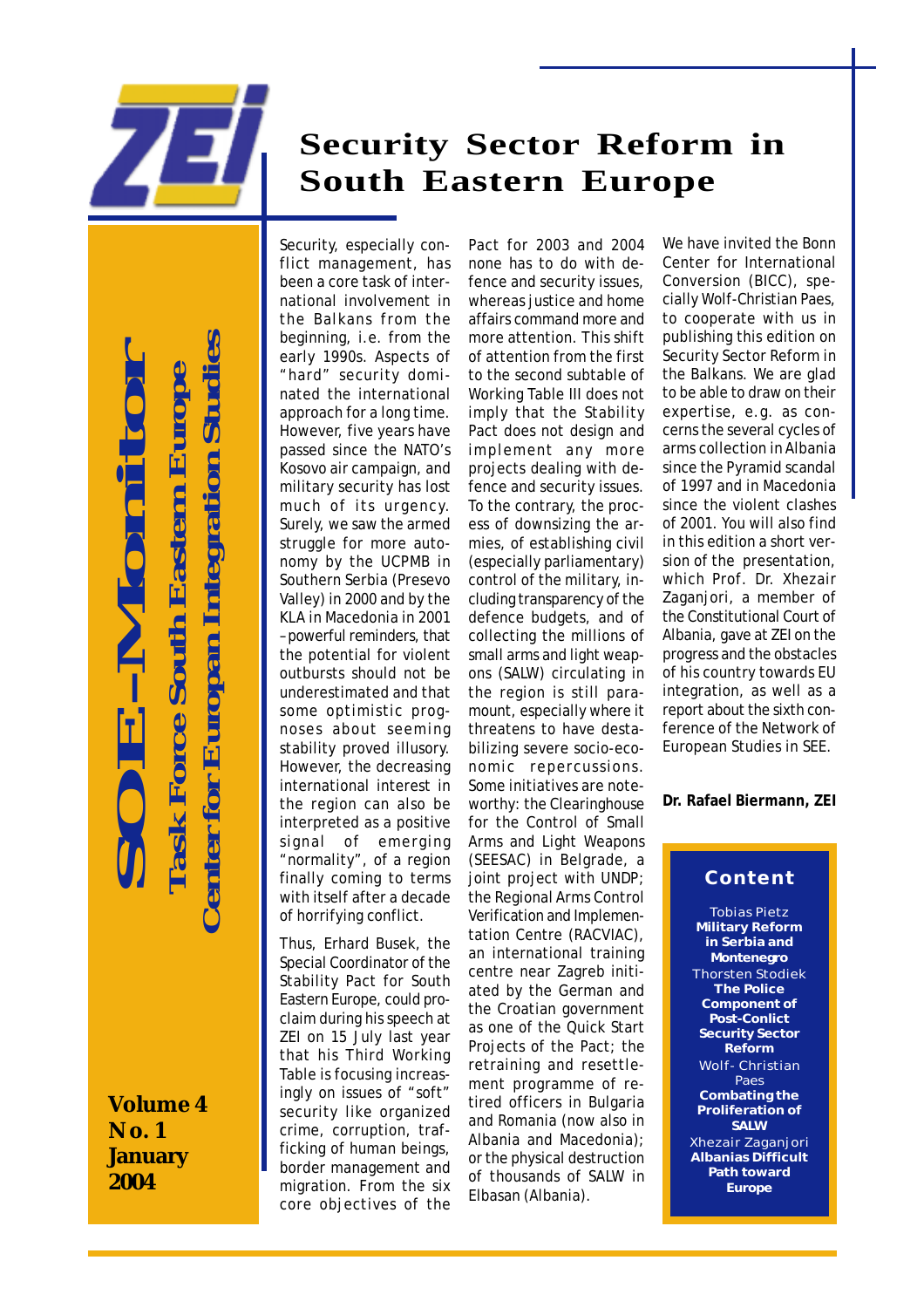## **The Shaky Road towards Partnership for Peace Military Reform in Serbia and Montenegro with NATO in mind**

Serbia's parliamentary elections on December 28 have left Western analysts shocked and Serbian democrats frustrated. The victory of the nationalist Serbian Radical Party (SRS) of war crimes indict Vojislav Seselj can seriously hinder the process of democratization in Serbia. Because of Milosevic's Socialist Party (SPS) also gaining more votes than expected, these parties now hold one third of all seats in parliament, therefore being able to block any of the very much needed constitutional reforms in Serbia.

It is hard to foresee the impact of this result on the level of the federation of Serbia-Montenegro and its ambitious plans of reforming and restructuring the Army of Serbia and Montenegro (Vojska Serbia i Crna Gora – VSCG). Very much though will depend on the relation of the potential new strong figure in Serbian politics (and former President of the Republic of Yugoslavia), Vojislav Kostunica (National-conservative Democratic Party – DSS), and the acting Minister of Defence of the federal state of Serbia-Montenegro and representative of the Democratic Party (DS), Boris Tadic, who has been the hope of Western policy makers and analysts since the assassination of Zoran Djindjic in March 2003.

One reason for the slow path of military reform – and security sector reform in general – in Serbia-Montenegro since the fall of Milosevic's regime in 2000 was rooted in the deep rivalry of Kostunica and Djindjic and their efforts to either ally with representatives of the VSCG or the special forces of the Serbian Ministry for the Interior (MUP) to strengthen their positions. Moreover, Kostunica's well known reluctance to co-operate with the International Criminal Tribunal for the former Yugoslavia (ICTY) can spoil Tadic's plan to reach membership for Serbia-Montenegro in NATO's Partnership for Peace (PfP) Program as soon as possible, because NATO still sees the handing over of Ratko Mladic and other war crime indicts to the ICTY as a prerequisite for PfP membership. Nevertheless, a reform of the VSCG is needed not only for PfP or international acceptance but out of pure budgetary reasons. In September 2002 for example, 98% of the defence budget had been already spent which forced the Ministry of Defence to announce that one fourth of the soldiers had to be sent home on the weekends to save on food rations. The defence budget's share of the GDP between 2000 and 2002 was around 4-6% each year as compared to 1-2% in NATO countries, a situation not tolerable or even endurable in a country struggling with economic depression as Serbia and Montenegro.

#### **The Legacy of the VSCG**

During the cold war, the Yugoslav People's Army (JNA) constituted a wellequipped conventional military with two purposes: territorial defence and protection of the federal structure of the Yugoslav Republic. Western military observers perceived the JNA and its successor, the Yugoslav Army (VJ); to be the most professional of all armed forces in post-Communist Europe in respect of organization and



*Minister of Defence of Serbia and Montenegro Boris Tadic*

expertise. Since 1974, it had unique position in the federal state, also in terms of civil-military relations. The new constitution gave the JNA a formal mandate within the Yugoslav system to maintain and preserve the Yugoslav federation and its socialist constitutional order. In addition, it was the only 'Yugoslav' element within the federation and given a formal role in the League of Communists of Yugoslavia as the ninth formal constituency within the Central Committee, holding equal status with the two autonomous provinces Kosovo and Vojvodina.

This pan-Yugoslav mandate put the JNA in a difficult position when the nationalist and secessionist movements began in the early 1990s. In order to fulfil its constitutional role of preserving the federation and also to guarantee its own further existence, the JNA ultimately coopted with Milosevic's regime and its nationalist Serbian path. The officer corps was increasingly dominated by Serbs. In 1992, the JNA ceased to exist and split into the VJ and the Bosnian Serb Army of Republika Srpska (VRS). The VJ political and professional autonomy was soon undermined by the Milosevic regime by establishing new chains of command, and the development of competing security forces such as special units, paramilitary organizations and the militarization of the Serbian police forces (MUP). In addition, the officer corps was purged and personal changes undertaken throughout the VJ, often through early retirement and discharge of non-Serbs. A newly established Supreme Defence Council (VSO) constituted by the FRY, the Montenegrin and the Serb president held the ultimate command over the armed forces.

Though the VJ was not directly involved in the conflict in Bosnia and Herzegovina, it provided technical and personnel support to the VRS and kept close links to it throughout the Milosevic regime. Most of the war crimes and other atrocities carried out during this war – and also during the Kosovo campaign – were undertaken by Serbian special forces and semi-official units, 'weekendfighters' which were often randomly recruited at the local level. Nevertheless, the ICTY has indicted numerous members of the VJ for war crimes.

It was somewhat surprising that such a politicised army did not react on Milosevic's call for support after his defeat in the presidential elections in October 2000. Some have argued that this refusal to intervene on behalf of Milosevic was bought by the opposition with a promise not o purge and reform the security forces immediately after their victory which could explain the reluctance of Kostunica as well as Djindjic in this respect. The aforementioned rivalry between these two Serbian politicians enabled the General Staff and the armed forces to preserve its structure and personnel by shifting alliances themselves. At the federal level the VSO continued to exist but was more or less controlled by the federal president Kostunica. Another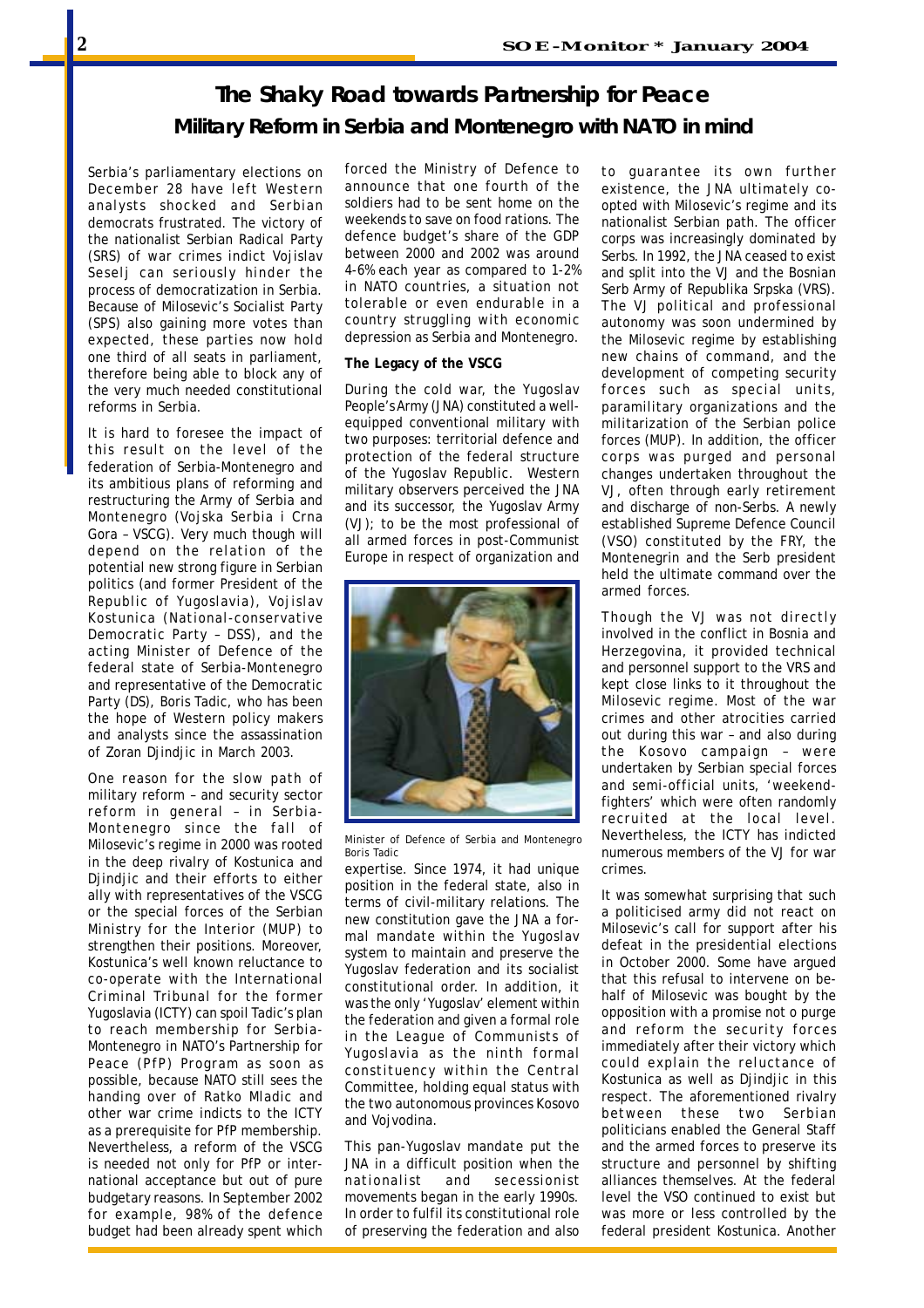obstacle for military reform was posed through the federal structure of the VJ: with Montenegro trying to distance itself from Serbia, no federal military reforms were possible until the status of the Yugoslav Republic was solved – an issue that is still hindering that process today because the status of the newly established state of Serbia and Montenegro will be decided upon only in 2006.

#### **A new path with Tadic?**

There was a window of opportunity after the assassination of Serbian prime minister Zoran Djindjic in March 2003 to finally oust some of the remaining Milosevic-supporters and war crime indicts in all security sector forces including the military, and to take first steps towards a radical reform of these structures. When Boris Tadic from the Democratic Party (DS) was appointed to the position of federal Minister for Defence, he soon presented a ten-point plan for defence reform in Serbia-Montenegro. Moreover, his first moves showed his seriousness – together with the new Serbian prime minister Zoran Zivkovic – to take on the entrenched interests of military, intelligence, nationalist and organized crime in Serbia-Montenegro.

By 6 May, the Supreme Defence Council (VSO) decided that the army's General Staff will be an organizational unit within the Ministry of Defence. This full subordination of the General Staff to the MoD also puts all special units, military intelligence and the army inspectorate within the MoD's jurisdiction. Especially the highly politicised counterintelligence arm, Kontraobavesajna Sluzba (KOS), and its ongoing support to Mladic and other war crime indicts may finally be ended by this move, also because the commander of KOS, Aco Tomic, has been dismissed. In addition, in August 2003, Tadic dismissed 19 generals and about 300 high ranking officers either with strong ties to the old regime or opposed to the reform plans. Besides these personnel changes in the VSCG, also the paramilitary units of the Ministry for Internal Affairs (MUP) were overhauled, and the 'Red Berets', a special operations unit of the police partly involved in the assassination of Djindjic was disbanded, though parts of it have been integrated into a new Gendarmerie force of the MUP.

The overall military reform Tadic has planned to undertake until 2010 includes some key elements that will be prioritized in the first phase. Besides the above mentioned structural and personnel related changes, this comprises a clear legal basis for the reform, meaning the creation and verification of the national security strategy and a military doctrine. In this respect, Tadic has made a clear statement by addressing the NATO Council in Brussels already four weeks after his appointment. Strong ties with NATO and entrance to its Partnership for Peace program are seen as the key for the overall reform but also for the rehabilitation of Serbia-Montenegro in the international community.

With respect to a new military doctrine, Tadic does not see the neighboring countries as a risk any longer. A new strategy therefore should be guided rather by a collective security approach for the region and – in the long term – by the needs for building up capacities in the VSCG for participating in international peace operations. This constitutes a good prospect for the Balkan region after years of wars and continuing tensions.

#### **International Support**

In one of his last visits as NATO Secretary General in November 2003, Lord Robertson praised the crucial changes with respect of military reform by Serbia-Montenegro in 2003: "All this is paving the way for a closer relationship between NATO and Serbia and Montenegro. In particular, it has opened the opportunity for Serbia and Montenegro to join NATO's Partnership for Peace Programme" (Belgrade, 27 November 2003). Nevertheless, the wishful thinking of Tadic to enter PfP by the end of the year did not succeed – also due to the domestic political uncertainties leading to early parliamentary elections in Serbia in December. NATO will probably wait until Belgrade has proven its stability and sincerity in terms of democratic consolidation.

Still, the cooperation between NATO and Serbia-Montenegro has reached a different level in 2003: immediately after Tadic's visit to NATO in May 2003, a team of NATO experts was sent to Belgrade. Military officers were invited to the NATO School in Oberammergau, Germany, to prepare them for PfP. The British Embassy in Belgrade which had become the focal point for NATO activities already in late 2002 has increased its support significantly in 2003. The UK has provided a senior military advisor to defence minister Tadic and is closely involved in consulting on the

formulation and implementation of the military reform. With regard to actual cooperation of the VSCG and NATO, the VSCG had proven already its capacity and expertise in 2001, when it played a key role in helping NATO and OSCE to manage an ethnic Albanian secessionist rebellion in south Serbia.

Another partner for the MoD is UNDP which launched the 'Ministry of Defence Civilian Oversight and Reform Project' (MoDCOR) together with the MoD in July 2003, especially for the task of strengthening the institutional capacity for the civilian oversight and control of the armed forces. The MoDCOR assisted in establishing a Change Management Team within the MoD for that process. It is also seen as a platform for a broader support from the international community.

#### **Literature:**

Timothy Edmunds, **Defence Reform in Croatia and Serbia-Montenegro**, New York, 2003.

Nicholas Firenza, **Preparing for a Partnership**, in: Armed Forces Journal International, July 2003.

James Gow, **Professionalisation and the Yugoslav Army**, in: Foster / Edmunds / Cottey (eds.), The Challenge of Military Reform in Postcommunist Europe. Building Professional Armed Forces, New York, 2002, pp.183-193.

Amadeo Watkins, **Serb Special Forces Prepare for Overseas Deployment**, Jane's Intelligence Review, November 2003.

Though the international community's and NATO's assistance has grown in 2003, the most important goal of becoming member of PfP is at risk due to various pre-conditions Serbia-Montenegro has to fulfil. While Serbia-Montenegro stopped all financial aid to the Bosnian Serb VRS, and the federal parliament finally ratified the Dayton Peace Accords by December 2002, some conditions still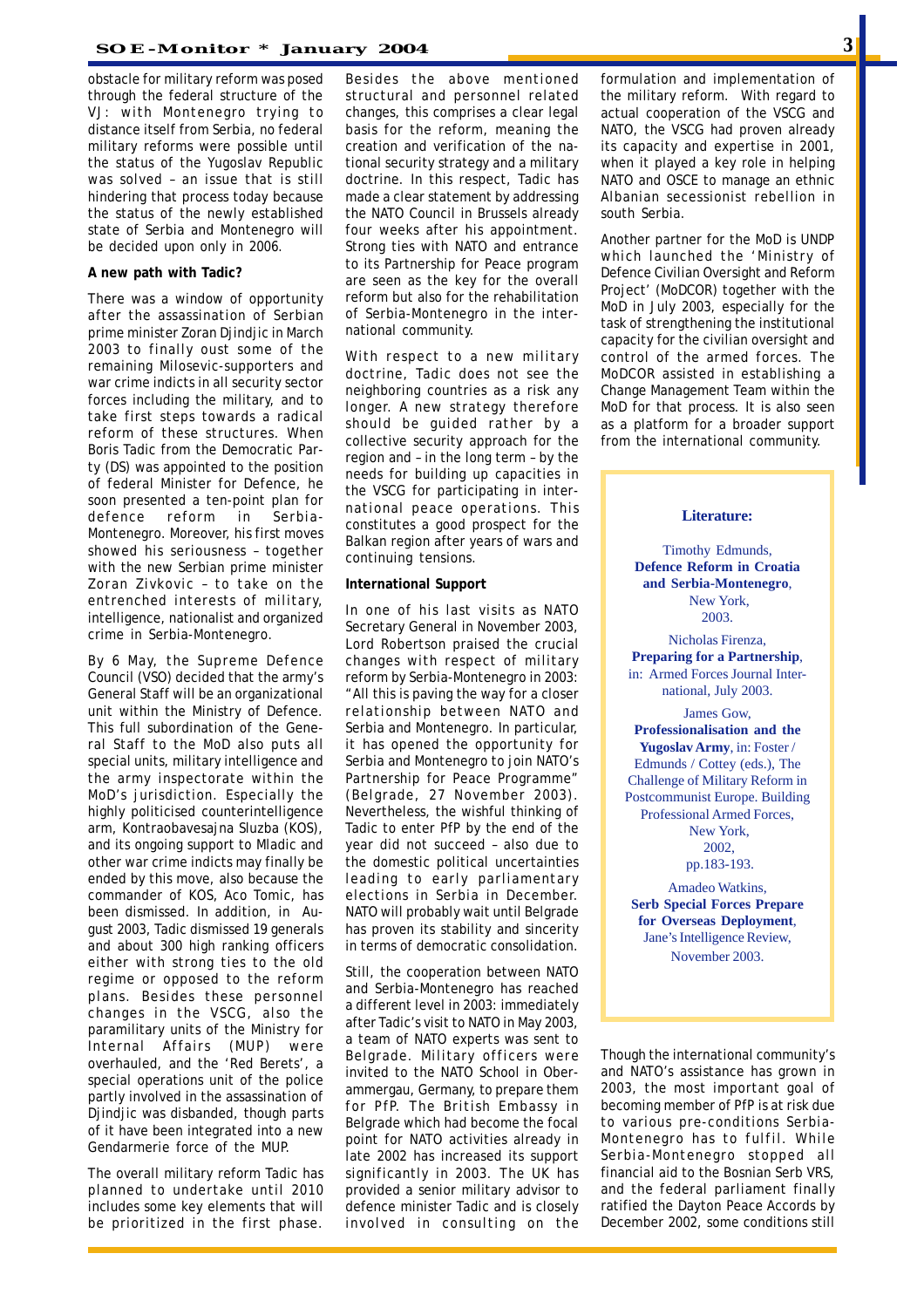have to be satisfied: inter alia full cooperation with ICTY – including the surrender of Mladic and Karadzic to The Hague as reiterated by Lord Robertson in November 2003 – and the thorough compliance with UN Security Council Resolution 1244 on Kosovo. With Kostunica potentially being the new prime minister of Serbia and in the past strongly opposed to either one of these conditions it is hard to believe that Serbia-Montenegro will be able to follow that path in the near future.

#### **Special Forces to Afghanistan?**

Being aware of the obstacles for PfP membership, Serbia-Montenegro has sought other means of proving its sincerity of integrating itself into Western security structures and of holding the capacities and professionalism needed for participating in international peacekeeping missions. As Serbia-Montenegro is a regular member of the United Nations, the Supreme Defence Council (VSO) approved the VSCG's participation in such missions in October 2003.

Moreover, Serbia-Montenegro has offered the US to deploy special forces to Afghanistan or Iraq. This offer first came up during a visit of prime minister Zivkovic to the US in August 2003 and was again discussed in September before the US officially accepted Belgrade's offer in October with Afghanistan being likely the first mission. The New York Times stated that probably a mixed unit of the VSCG and MUP forces of about 250 will be deployed to Kandahar early in 2004, not only for peace keeping but also for fighting Quaeda and Taliban forces in that region. Though military analysts have assured that these special forces have the capability, equipment and professionalism to conduct that mission it seems somehow inappropriate due to the history of some of these units having been involved in atrocities against Muslim Bosnians or Albanians during the wars on the Balkans. Though the MoD announced that all members of these forces have been screened and that those with a suspicious past will not be recruited for that mission, it is hard to envision such forces operating in an Islamic country. Whether the US will push for Serbia-Montenegro's PfP membership because of this contribution is nevertheless uncertain.

#### **Ambivalent Prospects**

The successful continuation of the military reform in Serbia-Montenegro will be closely linked to Serbian domestic politics. The likely new prime minister of Serbia, Vojislav Kostunica, will play a central role in that respect. If he gave up his reluctance to cooperate with The Hague and overcame his opposition to the Democratic Party (DS) and its strongest representative Boris Tadic, the reform of the mili-

tary with the goal of PfP could continue. But with an unstable four-party coalition in Serbia as foreseen by many analysts, and nationalist agendas being that successful in elections, many parties and also individuals will be tempted to play the nationalist card by opposing the ICTY and any solution that keeps Kosovo not within the federal state of Serbia and Montenegro. Moreover, the referendum on the federation of Serbia and

Montenegro in 2006 could lead to another split of the VSCG which complicates all measures undertaken at the moment to turn the VSCG into a modern and professional army.

Nevertheless, the pressing general need for reforming the VSCG will lead to some results at least with respect to downsizing, restructuring, professionalization and democratic oversight. This task can be fulfilled by Serbia-Montenegro also without PfP membership, though that probably comprised less financial and technical support from the international community. Therefore, a continuation of the military reform in Serbia-Montenegro will take place, though it may follow a different and slower path and not tackle the changes needed for acceptance to PfP.

#### **Tobias Pietz**

**Bonn International Center for Conversion (BICC)**

## **The Police Component of Post-conflict Security Sector Reform**

In the framework of international post-conflict peace-building activities in the Balkans, civilian police missions are of increasing importance. Alongside monitoring local police forces' adherence to human rights practices, it is necessary to reform or even completely restructure indigenous police forces in order to ensure a sustainable peace process. After international security forces have withdrawn, the local police must have both the ability and the will to prevent human rights violations, protect democratic institutions, and resolutely fight corruption, organized crime and terrorism. The ability to provide for public security is one of the basic preconditions for the socioeconomic stabilization of crisis regions.

Moreover, it is important to keep in mind that the police component of security sector reform can only be successful if the other parts of the (internal) security sector, the justice and penal systems, are also reformed in line with democratic standards. Police efforts in preventing and investigating crimes are undermined if there is no effective and accountable judiciary and penal system to bring criminals to justice. At the same time, an effective and independent justice system is needed to control the work of the police and eliminate police misconduct. Security sector reform also requires the evaluation of existing local legal codes with respect to their compliance with international legal standards or even the development of a legal code that complies with international standards and is accepted by the local population and local judges in particular.

With regard to police reforms, the establishment of ethnically mixed police forces within war-torn, multi-ethnic societies presents a particular challenge. In an environment characterized by ethnically motivated hatred and societal mistrust, police forces must be constituted of members of each ethnic group in the population. Otherwise, the people – or at least those belonging to minorities – will not have confidence in the security forces, and may either flee or rely on vigilantism.

The police missions in Eastern Slavonia, Bosnia and Herzegovina, Kosovo, Southern Serbia (Presevo Valley) and Macedonia, which have been conducted by different organizations (UN, (W)EU, OSCE), illustrate how complex the task of creating multiethnic, indigenous police forces following a civil war can be. There are three principle areas of problems which have to be dealt with: Basic structural problems, behavioural problems (including the ethnic dimen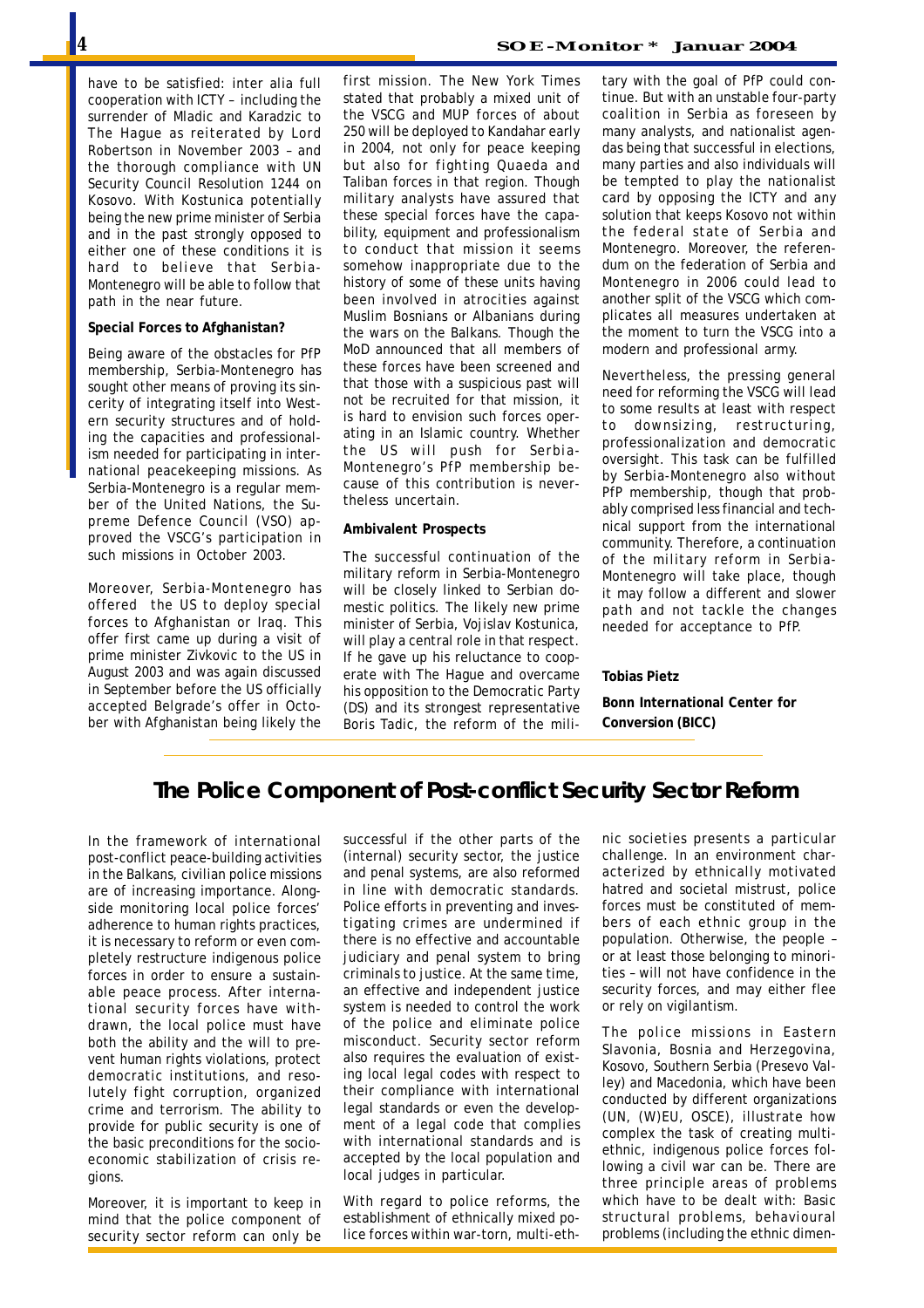sion of both aspects), and resource problems.

#### **Structural Problems**

In pre-war Yugoslavia, police forces were dysfunctional in the sense that they served the state, or the ruling parties, rather than the public, let alone ethnic minorities such as the Albanians in Kosovo or Macedonia. Throughout the Balkans, a popular perception emerged – especially among ethnic minorities – that the police was biased in favour of particular ethnic and/or political groups. In addition, the surge in crime in the Balkans was a response to the collapse of the socialist state and the void left by an ineffective security apparatus or a corrupt police force. This left an opening for opportunists in the criminal realm. Furthermore, there were many cases where politics, the police forces and organized crime were entangled.

During the civil conflicts and wars in Croatia, Bosnia and Herzegovina, Kosovo and Macedonia, the ruling parties used the police to control the state's coercive power. In all of these conflicts, the distinction between the military (usually responsible for external security) and the police (responsible for internal law and order) was blurred. Both institutions often became closely associated as governments turned to the military in order to shore up the police's capacity to maintain internal coercive power. Police forces were also militarized in terms of equipment, structures and doctrines.

Furthermore, on several occasions paramilitary police units committed atrocities against the civilian (minority) population. Therefore, the police forces are often discredited among certain parts of the population, especially among ethnic minorities. In order to reform the structures of such police forces, the militarized police must be stripped of military doctrines, structures and equipment. In addition, oversized police forces must be reduced to a reasonable "peacetime level", for which the new governments are also able to pay the salaries. This downsizing becomes extremely difficult when it is necessary to simultaneously incorporate former soldiers and other combatants in the context of general demobilization and when members of ethnic minorities have to be integrated. In particular, the integration of these ethnic minorities "at the expense of" police officers belonging to the majority is a very sensitive political issue which may be used by hardliners on each side to fan the flames of conflict again.

Another obstacle to the reform process emerges if political parties try to fill the new positions within the police with their own members or if they try to select only members of certain ethnic groups for high ranking positions. The Bosnian case has shown, for example, that despite official agreements to the contrary, parallel chains of command, as well as relations of loyalty based on the membership of a specific ethnic group, existed within the police units in multi-ethnic communities.

A general dilemma for reformers is whether police officers of the old delegitimized apparatus should be retained in the new police force or whether recruitment should be restricted to entirely fresh recruits with clean records, but without any policing experience. This latter point is especially important with respect to the fight against organized crime and international terrorism. A frequent practice is to screen former police officers and to check their human rights records. However, experience has shown that it is sometimes very difficult for recruiters to get hold of reliable information on the applicants, especially if all respective documents have been destroyed during a war as in the case of Kosovo. Vetting processes and rechecks carried out at a later stage at police academies and police stations therefore often lead to the dismissal of officers.

#### **Behavioural Problems**

Demilitarizing police forces means refocusing them on the public rather than on national security. Fundamentally, it is a great challenge for the former paramilitary units of the parties to a conflict to act according to the principles and the spirit of democratic policing in conformity with the rule of law. In this context, conveying the principles of community policing to former soldiers and members of the old police force is a particular challenge for the reformers. The past offers several examples of indigenous police forces either acting inadequately, or not at all, when performing crowd control duties or carrying out investigations concerning members of their own ethnic group. This can partly be attributed to simple partisanship in favour of one's own ethnic group. In addition, police officers tend to face particularly strong social pressure from their own ethnic communities. Another principal challenge lies in bringing former adversaries to work together in a collegial manner, without which multi-ethnic police operations cannot be undertaken. For this purpose, the hatred and mistrust between police officers of different ethnic backgrounds must be reduced.

After (re-)training the new police force, it is especially important for the reformers to monitor the behaviour of officers on duty in police stations and on the street. Only then

#### **Literature:**

Annika S. Hansen, **Strengthening Indigenous Police Capacity and the Rule of Law in the Balkans**, in: Michael Pugh / Waheguru P. S. Sidhu (eds.), The United Nations and Regional Security. Europe and Beyond, Boulder 2003, pp. 175-191.

Rama Mani, **Contextualizing Police Reform**: Security, the Rule of Law and Post-Conflict Peacebuilding, in: Eide, Espen Barth / Holm, Tor Tanke (eds.), Peacebuilding and Police Reform, London 2000, pp. 9-26.

Detlev Buwitt: **Internationale Polizei in VN-Missionen auf dem Balkan – Erfahrungen aus den Einsätzen in Bosnien und Herzegowina und im Kosovo**, in: Rafael Biermann (ed.), Deutsche Konfliktbewältigung auf dem Balkan. Erfahrungen und Lehren aus dem Einsatz (Schriften des Zentrum für Europäische Integrationsforschung), Baden-Baden 2002, pp. 213-234.

does it become clear whether the training was successful, that is, whether the officers are adhering to the principles of the rule of law and human rights in dealing with the population, especially with members of other ethnic communities; whether they are able to cope with well organized and "professional" criminals,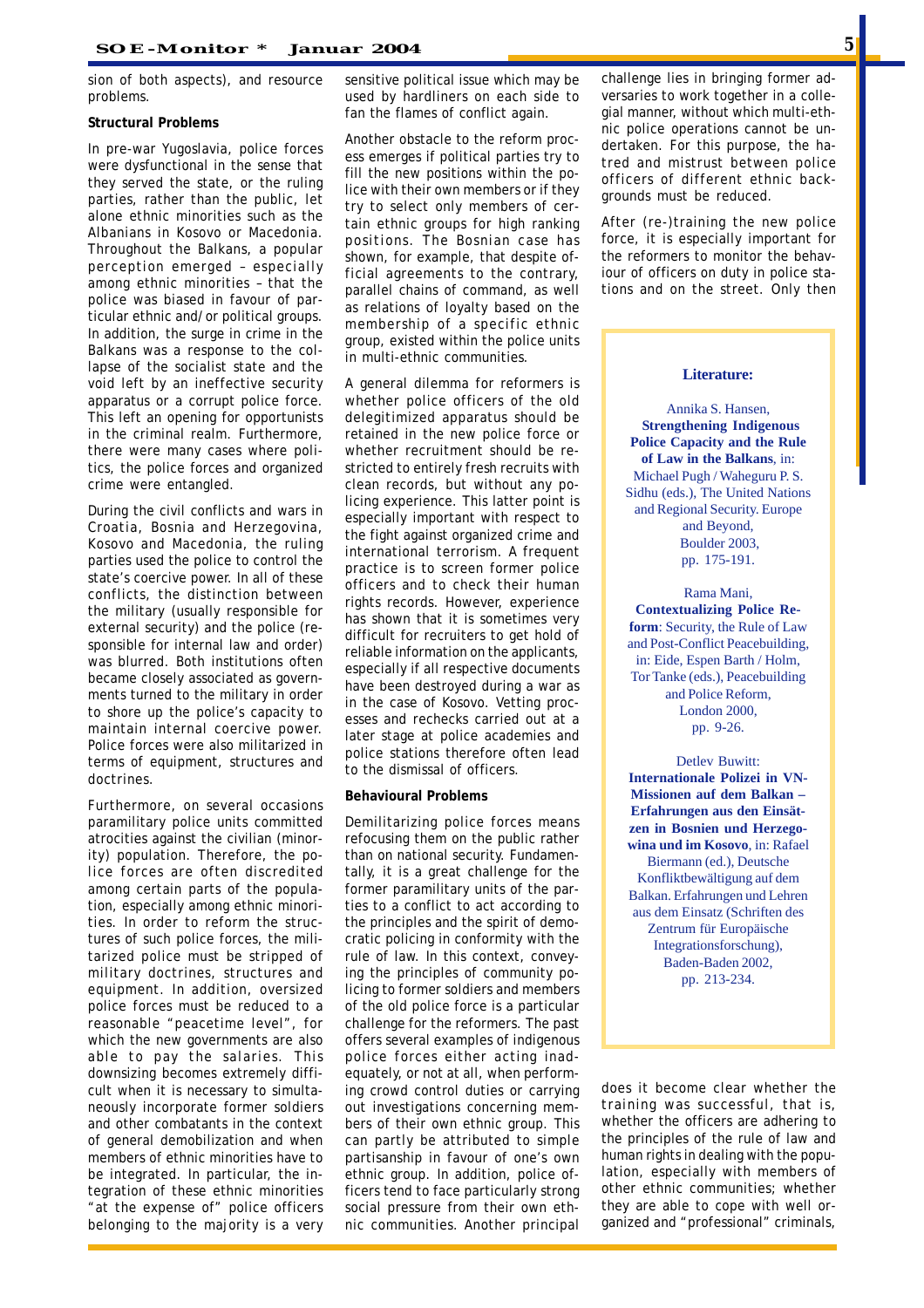and whether they can withstand the temptation of bribes. This last point is of course closely linked to the problem of resources.

Last but not least, monitoring of the local police should also include activities that build up the confidence of the population in the force. Unless the population trusts the police and perceives that the police serves all citizens equally, (sections of) the population may either flee or establish informal parallel security systems. Winning the confidence of the local population can be best achieved in the framework of community policing projects.

#### **Resource Problems**

Alongside these basic structural and socio-political problems in the process of creating multi-ethnic police forces, police reform missions run by international organizations such as the UN or the OSCE have so far had to cope with fundamental problems in terms of resources: Their reform efforts have suffered from a severe lack of qualified personnel who could deal with administrative, educational and monitoring duties; shortages in standardized curricula and textbooks; and a scarcity of material and financial resources for equipping the international police instructors. Without these resources, effective training of indigenous police forces is impossible. Moreover, local governments have also often been short of material and financial resources for providing local police officers with sufficient equipment and pay. Without these resources, the fight against organized crime, as well as the fight against corruption within the police apparatus itself, is not feasible.

#### **Some Final Remarks**

For international organizations to be successful, the police reform activities must be accepted by the host governments, who must also feel a sense of "ownership" over the reform process. If governments and local administrative bodies do not fully support the reforms, they will not be sustainable. However, reforming the



 *Flag of the EU Police Mission in Bosnia and Herzegovina*

police is a very sensitive issue for every government, because it "touches the heart of a state's sovereignty and its monopoly of coercive means". It may therefore not always be easy for international organizations to receive the support they need. Finally, the reform process must also be seen as legitimate by the local population, otherwise the international organizations' efforts will be perceived as assisting the coercive apparatus of an illegitimate government. The public will become even more distrustful if this assistance includes technical support such as riotcontrol or surveillance equipment.

Western governments have recognized that police reform is not only a crucial element of post-conflict peacebuilding – which is necessary for a sustainable peace process that allows them, at some point, to pull out their troops and police officers from the Balkans – but also an indispensable step for combating organized crime emanating from this crisis region which cannot be dealt with by the local governments on their own. In this way, assistance with reform to the police and the wider security sector is justified in terms of making indigenous police forces more effective in their fight against transnational crime. It is therefore in the best interest of the European states to provide long-term support for reform of the police and the other parts of the security sector.

#### **Dr. Thorsten Stodiek**

**Centre for OSCE Research (CORE) at the Institute for Peace Research and Security Policy at the University of Hamburg (IFSH)**

*1 According to Call and Bayley, key characteristics of democratic policing are: civilian control of the police, police responsiveness to the needs of the population and the accountability of the police to multiple external audiences, cf. Charles T. Call, Pinball and Punctuated Equilibrium: The Birth of a 'Democratic Policing' Norm? Draft paper prepared for the Annual Conference of the International Studies Association, 16 March 2000, Los Angeles 2000, p. 9; and David H. Bayley, Patterns of Policing, New Jersey 1985.*

*2 Community policing aims at fostering the co-operation between the police and the population in identifying and resolving issues of concern to the citizens, e.g. problems of crime, social disorder or the "overall quality of life in the community", cf. OSCE, Strategic Police Matters Unit, The OSCE and it's Policing Activities, power point presentation, p. 22.*

*3 Cf. Hansen, Strengthening Indigenous Police Capacity and the Rule of Law in the Balkans, in: Michael Pugh / Waheguru P. S. Sidhu (eds.), The United Nations and Regional Security. Europe and Beyond, Boulder 2003, p. 176.*

## **Combating the Proliferation of Small Arms and Light Weapons in the Balkans**

The proliferation of Small Arms and Light Weapons (SALW) has been identified as a core obstacle to the development of peaceful societies in the countries of the Western Balkans, particularly, but by no means exclusively, in those countries which suffered from civil wars during the 1990s. This problem has been identified both by the Stability Pact for Southeastern Europe and the OSCE, as well as by other numerous bilateral donors, as one of the key challenges in the field of security on the road to European integration. This new focus closely mirrors the global development in the field of disarmament since the end of the Cold War. Whereas the disarmament debate used to be centered on weapons of

mass destruction, the proliferation of "small" or "new" wars, often fought by paramilitary groups with light equipment, during the last decade has generated new interest in the control of the "SALW problem". This is of particular relevance from a humanitarian perspective, as the vast majority of the predominantly civilian victims of civil wars are suffering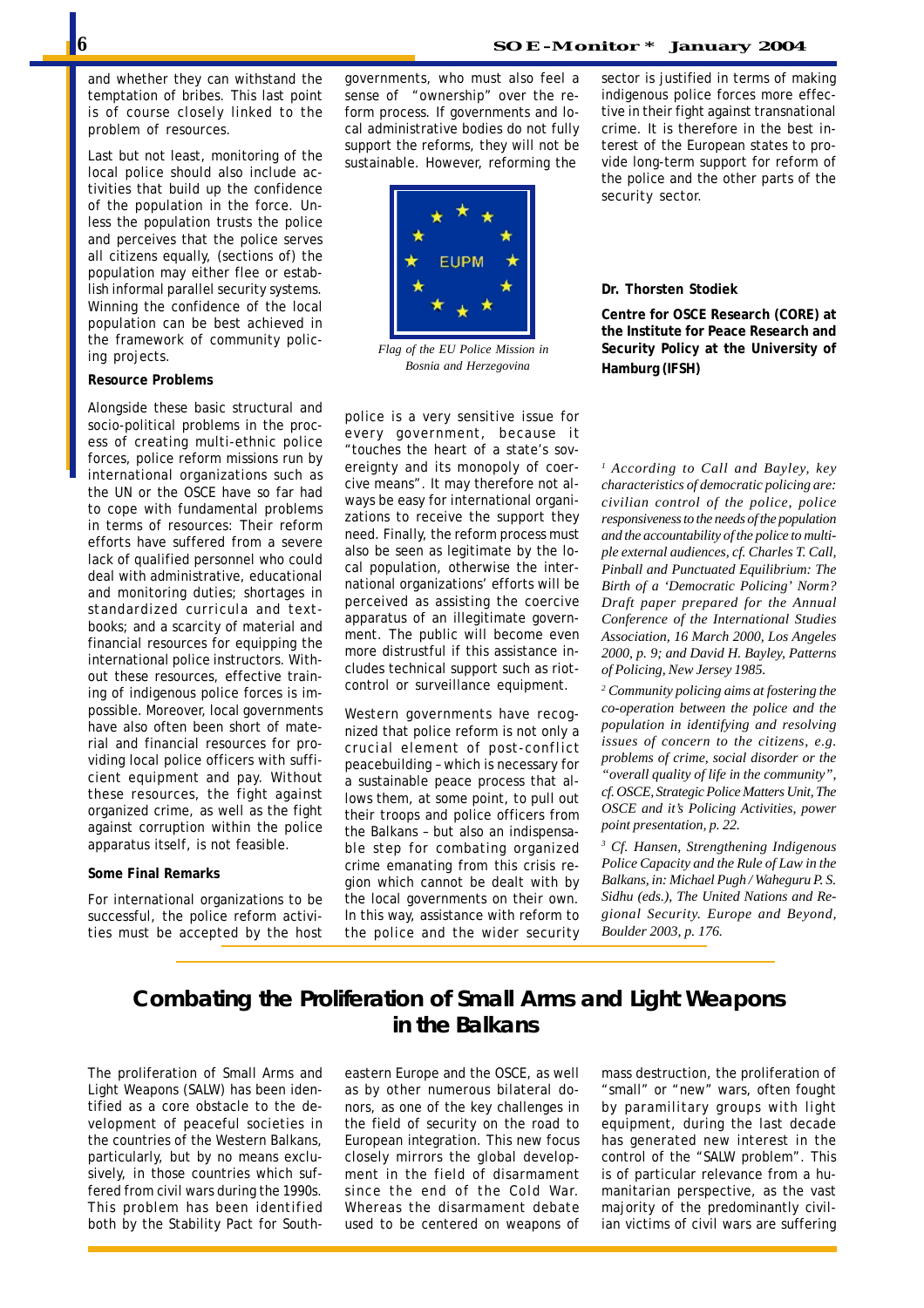from the effects of small arms, rather than from larger conventional weapon systems. SALW, which are usually defined to include any weapon system that can be operated by either one or two militants and therefore encompassing a wide range of firearms including pistols, rifles, machine guns and even portable mortars and rocket launchers, have some characteristics that make them an instant success with paramilitary groups. Firstly, unlike their larger, conventional counterparts (artillery, tanks, helicopters, fighter jets etc.), SALW can be easily and cheaply obtained on the global black market. Secondly, they can be used with deadly effectiveness after a minimum of training, their ruggedness and low weight matching the needs of a highly mobile guerilla force operating in difficult terrain. Given the new interest in these weapons, the United Nations have sponsored a series of initiatives to curb the proliferation of SALW, culminating in two intergovernmental conferences on this subject in New York City in 2001 and 2003.

#### **SALW – the Southeastern European perspective**

It is in this global context that initiatives to reduce the number of weapons in circulation in the Balkans need to be viewed. Particularly the successor states of the Socialist Federal Republic of Yugoslavia (SFRY) and Albania have been the subject of intensive interest with regard to SALW since the mid-1990s. For much of the past decade, this region 'enjoyed' the limelight of the international community as it dealt with a painful



*The 1st RACVIAC Training Course, March 2001*

series of intrastate violent conflicts in Albania, Bosnia and Herzegovina, Croatia, Macedonia and Kosovo. Given the comparatively high profile of these conflicts in the international public opinion, international organizations were keen to apply new ideas for conflict management in this part of the world, particularly as these "new wars" seemed to be the

only game in town until the emergence of international terrorism after 11 September 2001. It is therefore no surprise that a wide range of organizations, both governmental and non-governmental, have focused on the issue of SALW in the post-conflict societies in the Western Balkans, ranging from international peacekeepers, international NGOs such as Saferworld (London) or the Small Arms Survey (Geneva) to the United Nations Development Program (UNDP) and the OSCE.

International trends aside, there can be little doubt that the proliferation of SALW continues to plague this region. Two factors have greatly compounded the problem of weapons in the hands of civilians since the dissolution of Yugoslavia. Firstly, the wars that accompanied the dissolution of Yugoslavia were, at least initially, often fought by irregular forces quickly raised by the break-away republics and armed with weapons originally designated for the Yugoslav territorial defense forces. Scattered across the Yugoslav republics, Tito's military doctrine had foreseen the return to partisan warfare and the arming of the general population from these arms depots in the case of an external threat. Whereas the federal Yugoslav People's Army (JNA) consisted of about 195,000 soldiers in 1991, about 2.3 million weapons were held in stockpiles throughout the Yugoslav territory, many of them (alongside with much of the arms and ammunition factories) concentrated in Bosnia and Herzegovina, soon to emerge as a major battleground, as Tito's strategists had earmarked this mountainous region to be the theatre of Yugoslavia's final stand against potential invaders<sup>1</sup>. This partisan strategy was turned effectively against it's inventors, when separatist paramilitary groups raided the arms depots to arm themselves against the JNA. The practice of arming civilians belonging to their own ethnic groups was continued throughout the 1990s by Croat (in Bosnia and Herzegovina) and Serbian (in Croatia, Bosnia and Herzegovina, as well as in Kosovo) armed forces in an attempt to raise village-level self-defense forces in contested territories. The latest example of this behavior was the handing out of automatic weapons to freshly appointed "police reservists" by the Skopje government during the Macedonian crisis in 2001. Whereas the military value of such acts remains very questionable as it seems that few of these armed civilians ever participated in coordinated military operations, few of these weapons were ever returned to state depots after the end of combat and substantial numbers ended up with organized criminal groups or were even sold to the enemy.

The second factor, which has contributed greatly to the proliferation of SALW in the Western Balkans was the breakdown of public order in Albania in March 1997. Following the collapse of the country's financial institutions and with millions of people loosing their life's savings, Albanians took to the streets in demonstrations which soon escalated into widespread riots against public authorities. Some 650,000 firearms, 3.5 million hand grenades, a million mines and vast amounts of ammunition were looted from military barracks, police stations and the many arms depots scattered around the country<sup>2</sup> . According to the Albanian authorities, about 20 percent of those weapons were returned voluntarily after public order was restored. However, the vast majority remain unaccounted for. Large numbers have been trafficked across the borders, many of them destined for organized crime and to paramilitary groups in Kosovo, Southern Serbia and Macedonia. This sudden surge of supply saw the price for automatic weapons tumble as low as 15 German marks (about 7.50 Euro) before stabilizing again at about 250 German marks (about 130 Euro).

The various conflicts of the past decade have compounded the problem of widespread possession of firearms among civilians in Southeastern Europe. Most visitors of the region will be aware of the fact that weapons have always played an important role in the value system of the local and particularly the rural population, a tradition which is expressed for example in the ceremonial firing of guns during festivities. Historically, a man was defined by his ability to defend his family in times of crisis and in the absence of an effective police force, villagers in more remote areas carried personal weapons well into the 20<sup>th</sup> century, with firearms performing both a practical and a symbolic role. While these traditions were suppressed by communist governments, even though the same governments used a vaguely similar concept of partisan warfare as their official defense doctrine, these "gun cultures" have partially returned with the end of communist rule and the violent dissolution of Yugoslavia. Combined with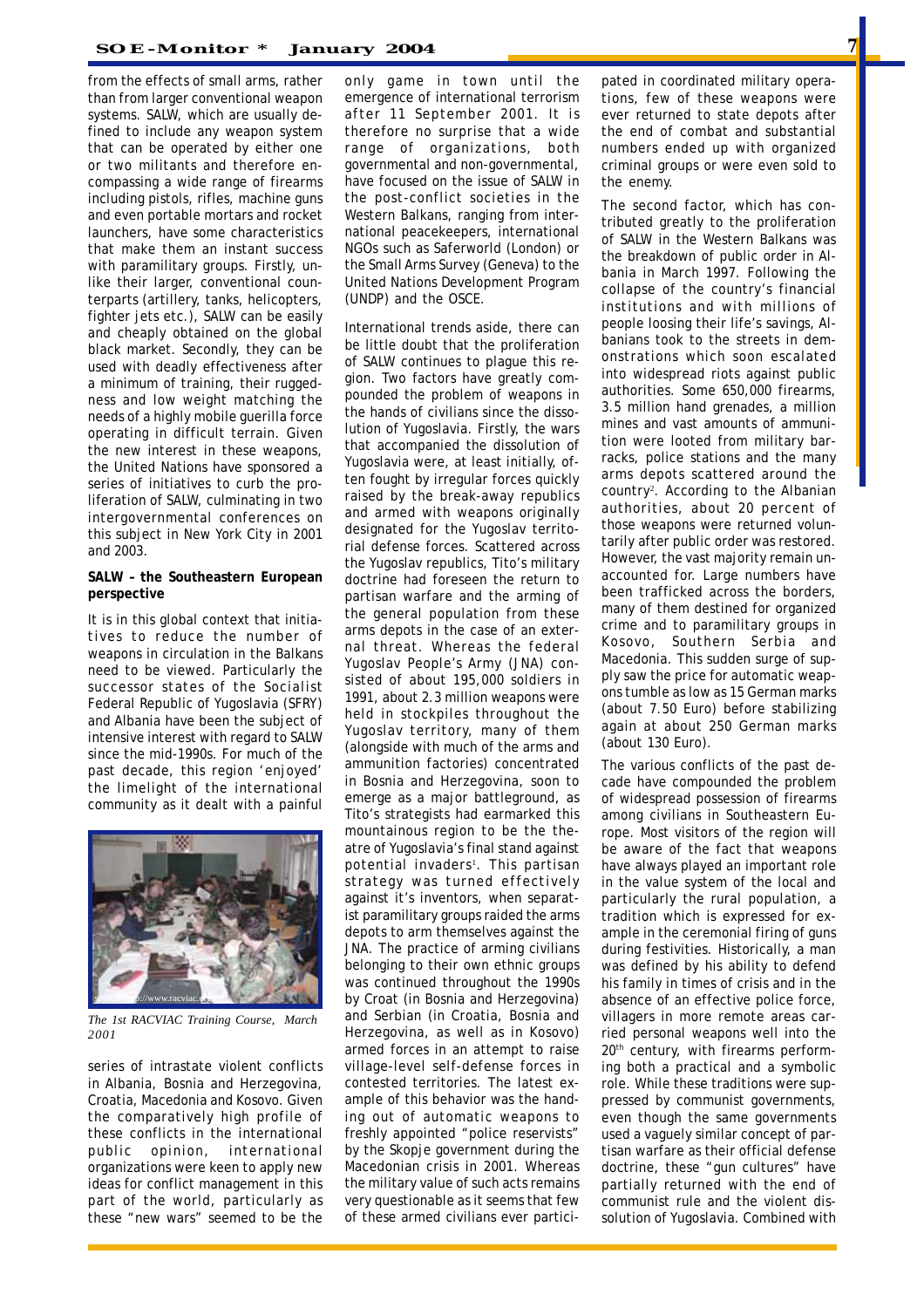the rise in organized crime and the question of the status of Kosovo still looming large, the fact that many weapons remain unaccounted for is seen as major obstacle to peace building in the Balkans.

#### **Disarmament initiatives**

The international community has responded to this challenge by creating the South Eastern Europe Clearinghouse for the Control of Small Arms and Light Weapons (SEESAC) in May 2002. Located in Belgrade and assisted by the local office of UNDP, SEESAC is an important component of the Regional Implementation Plan on Combating the Proliferation of Small Arms and Light Weapons formulated and adopted by the Stability Pact in November 2001. Operating with a small staff of international experts, SEESAC was founded to assist donors, regional governments and civil society groups in the development of effective strategies to curb the proliferation of SALW.<sup>3</sup>

Broadly speaking, measure to improve the control of SALW fall into four separate categories:

1. Legislative measures aimed at improving the regulatory framework for the acquisition and possession of firearms by civilians. In many cases, the respective laws date back to Yugoslav times and often fail to address the surge in the availability of military firearms after the violent events of the 1990s. Here, the international community has been providing legal and technical advice to regional governments.

2. Improved cross-border cooperation between regional governments is another important measure to curb the trafficking of weapons (and other contrabands) across the often poorly monitored borders of the region. In this field an important step was taken with the creation of the Regional Arms Control Verification and Implementation Center (RACVIAC) in Croatia.<sup>4</sup>

3. Awareness-raising on the risks associated with the proliferation of SALW among civilians. This task usually lies with local and international NGOs which are offering training for representatives of civil society and support local campaigns both logistically and financially. In this context, the Szeged Small Arms Process, which has been engaging regional governments and civil society groups since November 2000 has been instrumental.

4. Last but not least, practical measures aimed at the collection and destruction of small arms and light weapons. Here government, but also intergovernmental agencies such as UNDP and others take steps to convince the population to hand in weapons in a process often called "micro-disarmament".

The latter category of measure can be sub-divided again into two groups, depending on their main target group and the timing of the intervention. The first tier of programs is usually



*SEESAC launch, 8 May 2002, Belgrade*

started by international peacekeeping forces directly after the conflict, targeting weapons held by former combatants in the context of demobilization, disarmament and re-integration (DD&R) programmes. Examples for these interventions include the disarmament of the Kosovo Liberation Army (KLA) by KFOR in 1999 and "Operation Essential Harvest" in Macedonia, undertaken by British peacekeepers aimed at disarming the (Albanian) National Liberation Army (NLA) in 2001. The main goal of these projects is to defuse conflicts by disarming the conflict parties and thereby minimizing the risk of renewed fighting.

The second category of interventions targets civilians and usually starts months, if not years after the end of fighting. Usually an amnesty allows the holders of illicit weapons to get of them without having to fear punishment. In addition, material incentives, such as cash or non-monetary rewards are used to encourage the population to cooperate. Examples of such second-tier projects include weapon collection initiatives in Albania, Bosnia and Herzegovina, Croatia, Kosovo and Macedonia.

**Experiences with "micro-disarmament" in the Western Balkans**

The results of these initiatives are extremely mixed, depending on the approach used and the time and locale of the intervention. The following section provides a short overview on successes and failures:

#### **Albania**

As mentioned before, Albania is the only country in the region suffering from the widespread proliferation of SALW without having experienced a civil war. After the tumultuous events of 1997, the Albanian government asked the UN to assist them in the collection of the weapons stolen during the riots. UNDP launched a pilot project in Gramsh in 1999, offering collective incentives (such as the rehabilitation of infrastructure) to villages and towns willing to hand in their weapons and recovered some 6,000 weapons along with more than 137 tons of ammunition until 2000. This pilot project was followed by two subsequent UNDP programs expanding the geographic scope of the project and collecting a total of about 14,000 weapons between 2001 and 2003. Whereas the project is seen as a success by most stakeholders, it came at a high cost as the development projects awarded to municipalities were expensive in relation to the number of weapons recovered.<sup>5</sup>

#### **Bosnia and Herzegovina**

In Bosnia and Herzegovina SFOR has been running a weapons collection and destruction campaign, dubbed "Operation Harvest" since March 1998. Like most military-led campaigns, no incentives are offered to gun-holders, however the campaign is accompanied by an extensive awareness raising campaign, highlighting the risk posed by firearms and unexploded ordnance in private hands. In 2003, Operation Harvest collected and destroyed 11,000 guns and 45,000 hand grenades. In 2004, the campaign will continue. However, the gradual reduction of SFOR strength and the improved security environment means that Operation Harvest will eventually be handed over to the national authorities.

#### **Croatia**

The origins of Croatia's weapon buyback program lie with UNTAES peacekeeping force in Eastern Slavonia. From October 1996 to August 1997, approximately 10,000 rifles, 7,000 antitank rocket launchers, 15,000 grenades and almost two million rounds of ammunition were bought by international soldiers from civilians.<sup>6</sup> This program was continued and later expanded to all parts of the country by the Croatian government, which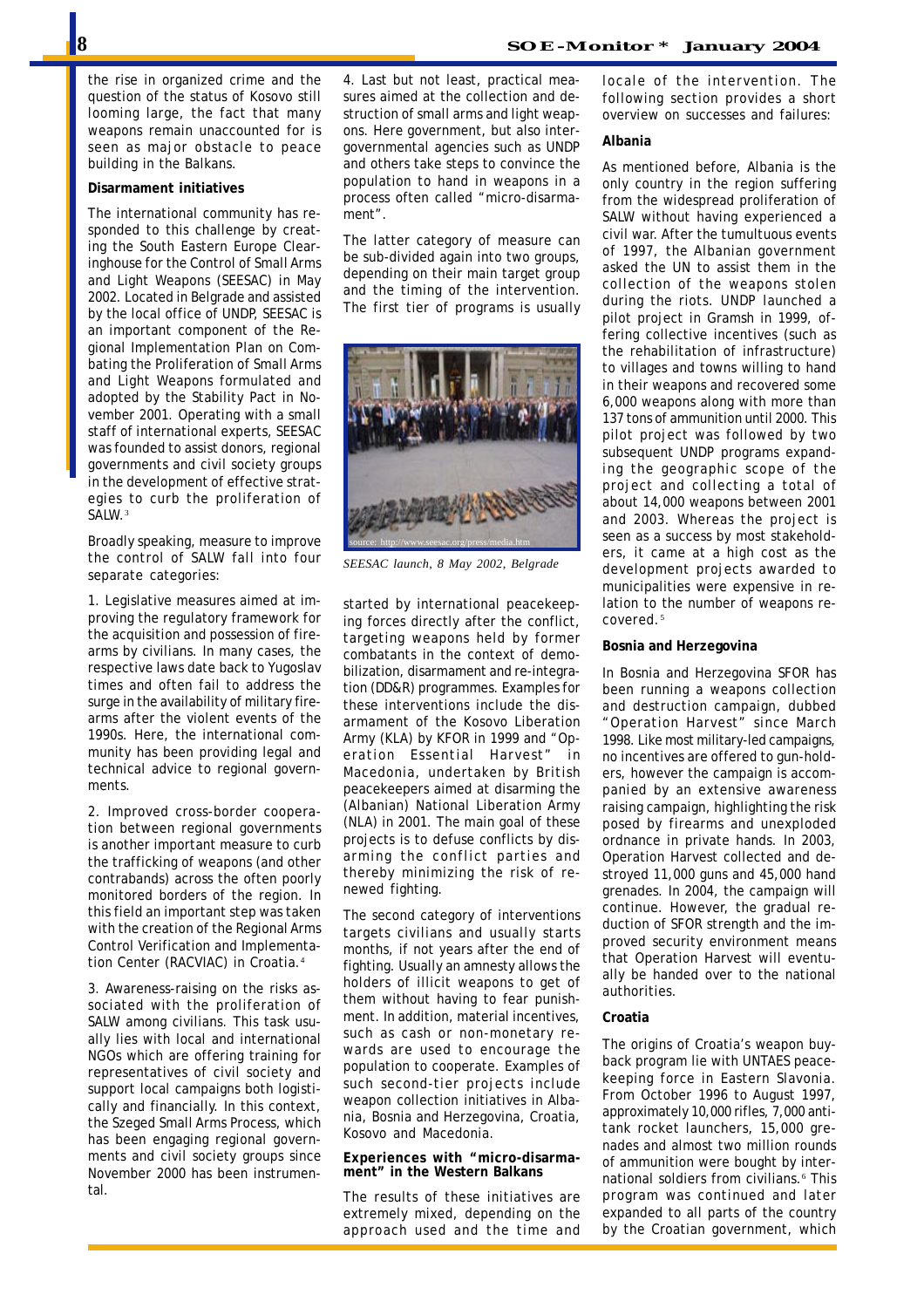had already provided financing for the UN-led project phase. In total some 30,000 weapons were recovered until the end of the program.

#### **Kosovo**

The province presents a special case, as it continues to be administered by the international community and hosts a large international peacekeeping force. In theory, this would be an ideal environment for weapons collection. First-tier disarmament was carried out by KFOR in 1999, when about 10,000 weapons were collected from the KLA.<sup>7</sup> KFOR continues to search for weapons throughout the province. In 2003, UNDP initiated a second-tier disarmament program combining a monthlong amnesty with development funding for municipalities collecting more than 300 weapons. This project failed with only 155 weapons collected in the territory of Kosovo, probably as the result of widespread anxiety over the future status of the province.<sup>8</sup>

#### **Macedonia**

Like Kosovo, Macedonia has also played host to both first and second tier disarmament programs since the end of interethnic fighting in 2001. The first international intervention by Task Force Fox succeeded in collecting some 3,800 weapons within a 30 day period from the NLA, even though many Macedonian observers questioned whether the rebel group had indeed relinquished it's arsenal.<sup>9</sup> Following parliamentary elections and a change of government UNDP assisted with the organization of second-tier weapons collection programme targeting civilians from all ethnic groups in November and December 2003. Combining an amnesty with a national lottery, where every person handing in a weapon received a lottery ticket, this project netted some 7,600 guns as well as more than 100,000 rounds of ammunition.

In conclusion, it seems that the international community has played an important role in initiating and supporting initiatives to reduce the number of weapons in civilian hands in the Balkans. Where international peacekeeping forces are present, their operations have usually included a disarmament component. Whereas it seems doubtful that either the KLA or the NLA have completely given up their arsenals and indeed more independent scrutiny of the quality and origin of those weapons would have been preferable, the first-tier disarmament operations have been comparatively successful in Kosovo and Macedonia. As far as second-tier disarmament is concerned, the international community has been using various methods in different countries ranging from no incentives to straight buy-back programs. The key to success seems to be to find the appropriate set of incentives for any given society and to combine it with an amnesty and the credible threat of punishment after it's expiration. Nevertheless, these programs will not succeed unless the population is convinced that no return to violent conflict is likely, as witnessed by the failure of UNDP's initiative in Kosovo.

#### **Wolf-Christian Paes**

**Bonn International Center of Conversion (BICC)**

*1 Armed and Dangerous – The Proliferation of Small Arms and Light Weapons in the Balkans, in: Bonn International Center for Conversion (BICC): Conversion Survey , Baden-Baden 2002.*

*2 Henny J. van der Graaf and Sami Faltas, Weapons in Exchange for Development: An Innovative Approach to the Collection of Weapons in Albania, in: Sami Faltas and Joseph Di Chiaro III (eds.), Managing the Remnants of War – Microdisarmament as an Element of Peace-building, Baden-Baden 2001.*

*3 For more on SEESAC see www.seesac.org.*

*4 For more on RACVIAC see www.racviac.org.*

*5 Sami Faltas and Wolf-Christian Paes, You have removed the devil from our door – An assessment of UNDP's Small Arms and Light Weapons Control (SALWC) project in Albania, Belgrade 2003. Available at www.seesac.org.*

*6 Derek Boothby, The UNTAES Experience: Weapons Buy-back in Eastern Slavonia, Baranja and Western Sirmium (Croatia), Bonn 1998 (BICC brief no. 12).*

*7 Andreas Heinemann-Grüder and Wolf-Christian Paes, Wag the Dog – The Mobilization and Demobilization of the Kosovo Liberation Army (KLA), Bonn 2001 (BICC brief no. 20).*

*8 Anna Matveeva and Wolf-Christian Paes, The Kosovo Serbs: An ethnic minority between collaboration and defiance, Bonn/ London 2003 (BICC and Saferworld). Available at www.bicc.de.*

*9 Anna Matveeva with Duncan Hiscock, Wolf-Christian Paes and Hans Risser, Macedonia – Guns, policing and ethnic division, Bonn/London 2003 (BICC and Saferworld). Available at www.bicc.de.*

### **Albania's Difficult Path Toward Europe**

*On 15 December 2003 Professor Dr. Xhezair Zaganjori gave a presentation at ZEI's "Europadialog" on the current prospects for EU integration of his country. Professor Zaganjori is a member of the Constitutional Court of the Republic of Albania and was Albanian Ambassador to Germany from 1992 to 1997. Here you can find a short, translated version of the presentation.*

When speaking about Albania's path toward Europe, one must also discuss the many problems along the way to final integration in the EU. Geographically, Albania is an integral part of Europe. Language and culture are unmistakably linked with European culture and civilization. But given the historical peculiarities and especially its 50 years of iron isolation, which Albania experienced under a fanatical Stalinistic regime, Albania remained excluded from the European integration process.

For this reason, the student movement, which set the democratization process in motion thirteen years ago, declared: "We want an Albania at the heart of Europe." Indeed, successes, even if not to the desired degree, were achieved toward opening and fully integrating Albania into the European process. Albania is currently a member of the OSCE, Council of Europe, WTO, and works closely with NATO, WEU, World Bank, IMF, etc. However, membership in the most important organizations, NATO and the EU, remains problematic.

The first contacts between Albania and the EU already begin during the onset of the democratization process in the 1990s. In December 1992, a trade and cooperation agreement was signed, which remains valid. The agreement requires the fulfillment of various stipulations for the realization of an association agreement. Indeed, the past few years have shown a clear, progressive expansion of co-operation. As a whole, the assistance from the EU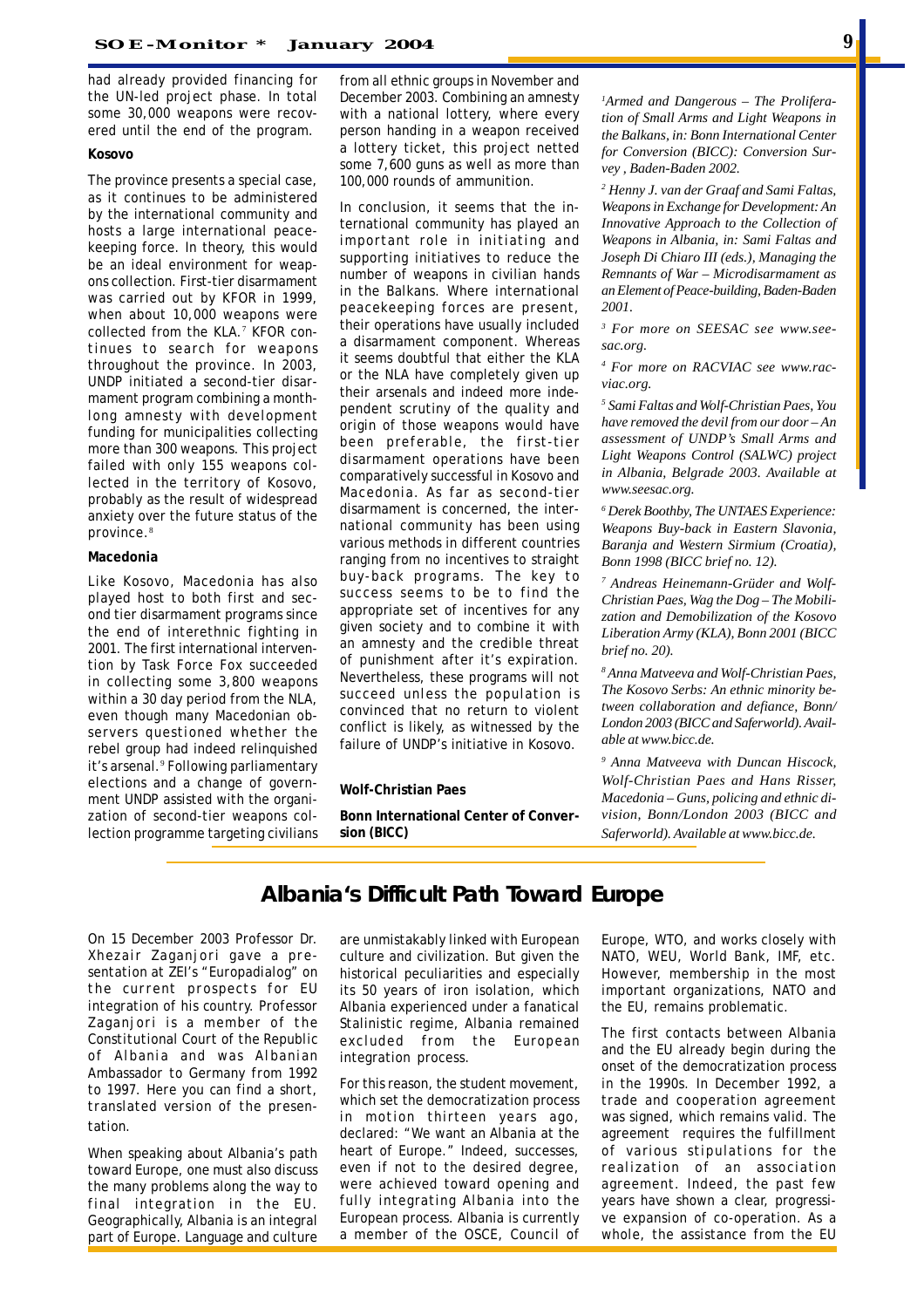during this period reached around one billion Euros, of which almost 30 per cent came from Germany.

Given the relative success of the reforms between 1992 and 1996, discussion on a new agreement could begin. Particularly Germany and France supported the form of a special accord *sui generis* that resembles the association agreements with the countries of Central Europe. In regard to its pattern of economic development and macro-economic index, Albania was leading in the OECD statistics. In the European integration process, Albania generally seemed to be ahead of not only other countries in the region such as Croatia and Macedonia, but even ahead of Bulgaria and Romania. Moreover, in December 1995, during a luncheon in Bonn given by the German Chancellor Helmut Kohl, for former President Sali Berisha, the author was witness to a promise that Germany would support an association agreement in 1996 as well as the fastest possible integration for Albania.

Unfortunately, this process has been halted completely. The problematic situation culminated in the parliamentary elections in May 1996 and the subsequent crisis at the beginning of 1997 due to the collapse of the pyramid firms. Massive damages, the breakdown of government institutions, and the loss of citizen trust in the rule of law and even democracy followed, which meant a severe blow and a reversal of the European integration process for Albania. Much time was needed to normalize the internal situation and to renew contact with the EU.

The Kosovo crisis and further problems in the Balkans have pressured the EU to follow a new policy. Despite all criticism, delays, and flaws, the "Stability Pact for South Eastern Europe" provides strong support for the reform process as well as the improvement of the conditions and cooperation in the region. Concurrently, the EU has formulated a new strategy for European integration of the Western Balkan countries, eventually leading to Stabilization and Association Agreements (SAA) with each individual country as a condition for full membership in the EU.

At the end of 1999, the European Commission completed its "Feasibility Study" about the possibility of beginning negotiations with Albania. The report indicated clearly, that Albania had a long way to go before fulfilling all requirements for such an agreement. The Commission formulated several tasks to be completed by certain deadlines in order for negotiations to start:

1. Enhancement of order and security;

2. Improvement of government work and the implementation of law;

3. Continuation of structural reforms and strengthening of macroeconomic stability.

A joint EU-Albania working group analyzed achievements and difficulties during 2001. The Joint Consultative Task Force continued the work. Their conclusions were nearly the same as the previous year. The long, problematic parliamentary elections in 2001, the critical reports by the international election observers, and the enduring crisis within the governing Socials Party exacerbated the political atmosphere and increased the criticism from the EU toward Albania.



*R. Prodi and deputy Prime Minister Meta*

Nonetheless, the international pressure, the improvement of relations between government and opposition in the spring of 2002, the so-called "period of compromise" between Sali Berisha and Fatos Nano, as well as the joint election of a president aroused hope for the start of SAA negotiations. Despite the nonfulfillment of many tasks and the generally critical evaluation, the Council suggested in June 2002 that negotiations begin. In September, the suggestion received support from the European Parliament. Thus, negotiations were opened officially during Roman Prodi's visit to Albania on January 31, 2003.

The start of negotiations was welcomed optimistically in Albania. The state ensured the creation of all necessary structures so that the process could be coordinated and controlled smoothly and quickly:

1. a parliamentary committee for integration was set up;

2. an inter-ministerial committee for integration to meet periodically, led by the Prime Minister;

3. the Ministry for Integration, whose Minister acts simultaneously as Vice-Prime Minister.

4. the negotiation group for European integration, which consists of representatives from Ministries and top institutions and is led by the Minister of Integration;

5. the General Directorate for Euro-Atlantic Cooperation within the Ministry of Foreign Affairs;

6. the department for harmonization of legislation within the Ministry of Justice, etc.

In 2003, numerous working meetings took place in Tirana and Brussels. Particular attention was devoted to Justice and Home Affairs as well as to regional cooperation. Moreover, the working groups dealt with issues such as the free movement of goods, people and services, agriculture, and fishing. The Presidency of both Greece and Italy in 2003 had a positive effect. These two countries understand well the necessity of integrating the Western Balkans, especially Albania, as became evident during the Thessalonica Summit.

At first, one expected that the negotiations would last between six months and one year, as was the case for Croatia and Macedonia. Supporting this optimism was the fact that Albanian government and opposition as well as society as a whole recognize the priority of rapprochement with the EU. A survey would find no less than 90 per cent approval. This does not stem merely from the economic regression inherited from the past, or the xenophobia due to 50 years of isolation, or the problems of internal security and the confrontational politics in Albania, but also the uncertainty about what EU integration really signifies. Many view integration in its advantages only, even as a possibility to travel in the countries of Western Europe.

With the end of 2003, the signals from Brussels no longer seem very optimistic. The reports about Albania are once again unfavorable. On the one hand, progress (mainly in the economic sphere) is undeniable . Yet, most reports note that there remains a great deal to be done in Albania. Some of the troublesome concerns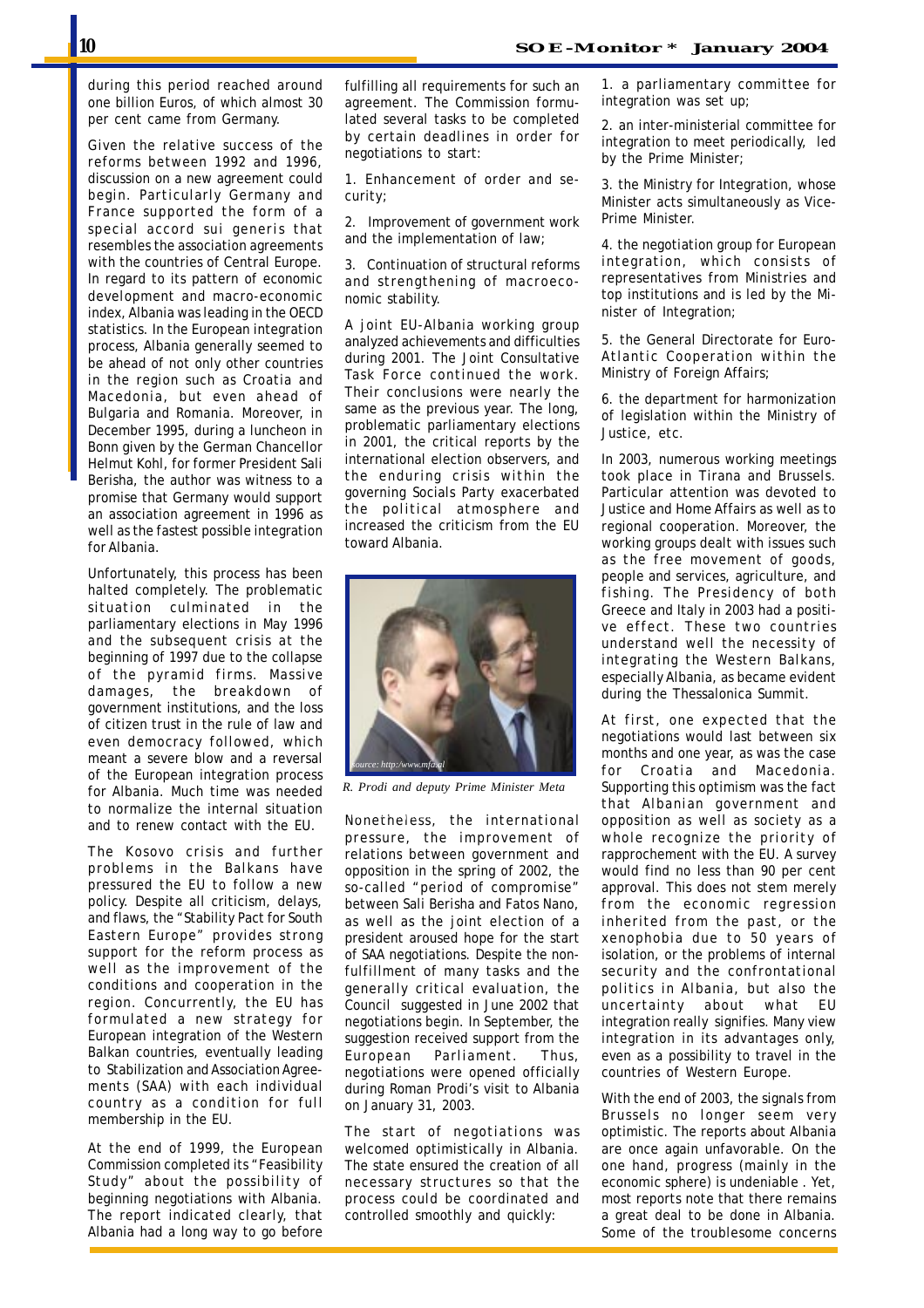that include:

- persistent conflicts not only between government and opposition, but also within the governing Socialist Party;

- a lack of success in the struggle against crime in general and organized crime in particular, which regrettably continues to spread;

corruption in the state administration and in the institutions of law;

- the inability to create functioning, stable, and democratic institutions;

failure to develop reforms in constructing a social market economy; and

the necessity of creating an efficient bureaucracy.

To expound on several points:

*Firstly:* The reforms in the area of economics have been indeed successful. But one should differentiate between the reforms that were required by the system change and the reforms that are essential for EU membership. The first reforms are evaluated, in general, as a relative success. Apart from the years 1997-98, there has been continual growth in GDP (one of the highest in Europe between 1992-1996 and 1999-2002). This can be traced back to the effective privatization, trade liberalization, bank reform, stabilization of the micro- and macroeconomic index, etc. On the other hand, the Albanian economy has received assistance from the international community, most strongly from the EU, but also from the World Bank, IMF, and individual countries, and from immigration after the opening of Albania.

An important step was made by returning land to farms and privatizing small and mid-sized firms. Currently, privatization continues in the strategic sectors such as the savings banks, telecommunications, and energy companies. In general, the economy has endured a smooth transition, although privatization has received considerable criticism because this process frequently involves collusion and nepotism and because the requirements for efficient management were often missing. In many cases, firms were privatized, but they still remain closed since the current proprietors do not possess the financial capacity to make the company profitable.

The issue of ownership in property and land is problematic. The law, which is currently in effect, has been changed several times. After many debates, a new bill has been developed in cooperation with OSCE experts. In regard to land acquisition by foreigners, the situation is as follows: In 1999, the possible purchase of land was made possible for foreigners, only through investments three times as large as the actual value of the property; foreigners also have the right to rent construction property for a period of up to 99 years. Indeed, such a complicated solution represents a hurdle for foreign investment.

Agriculture continues to be the main area of employment in Albania (nearly 60 per cent). In general, Albanian farmers carry out self-subsistence agriculture; little is left over for the market. In agriculture, Albanian farmers work individually, they lack the necessary machinery, state subsidies are few and far between, and production is not efficient enough for competitive goods. Through the Trade and Cooperation Agreement, Albania did obtain many significant concessions for the purchase of agricultural products on the European market. Yet, Albania could hardly take advantage of these possibilities. Unemployment remains one of the largest wounds for Albanian society, especially in cities and particularly in the North. Many families live below the poverty line. The informal sector of the economy is relatively large. But the unequal distribution of wealth exacerbates the problem. This has led to a deep polarization.

*Secondly:* There are some achievements in the harmonization of legislation with the *acquis communautaire*. Once again, the consultation of foreign experts and the adoption of laws from other legal systems play an important role. Accordingly, the competition law was based almost completely on the German law, and the expertise came from Germany. However, it poses a disturbing problem, that the Albanian courts and bureaucracy do not consider the Acquis Communautaire and the judicial review of the European Court of Justice.

*Thirdly:* The domestic political tensions, the disregard of democratic rules, the treatment of political opponents as enemies, the refusal to cooperate in solving the most important issues of the country, and the lack of determination and professionalism are the most important obstacles on the path to EU integration. The current crisis with the governing Socialist Party only worsens the situation. The rivalry within the party leadership infiltrates the governance of the country and is leading to the practical blockade of parliamentary activity. For the third time, appointments of the Foreign Minister and of the Minister for Public Order have failed in Parliament.

*Fourthly:* Crime represents a serious hindrance for the efforts at EU integration and is a threat for the young Albanian democracy. The Prime Minister has emphasized that organized crime maintains relations to politics and high state bureaucracies or the justice system with the help of the finance sector. The state executive institutions do not function as they should: above all, the police, courts and state's attorneys and prosecutors. The parties use these phenomena as means in political disputes and as reasons to attack one another instead of working together for the stability of democracy and the country.

*Fifthly:* Although the environmental problems in Albania have not given rise to much concern, they could become dangerous in the future. The territory of Albania is covered with forests, meadows, fields, rivers, and lakes. Its coast stretches about 470 km (282 mi). During the Communist regime, no industry posed a serious threat to the environment – apart from the metallurgy magnate in Elbasan, which was equipped with outdated Chinese technology. But the development of democratic processes was accompanied by an indifference and lack of concern for nature. As a result, there has been massive deforestation, severe damage to water reserves, hunting against animals without limit, and fishing with dynamite. Air pollution, caused by automobile traffic, has also become a grave problem, especially in Tirana with its 700,000 inhabitants. At the beginning of the 1990s, there existed about 2,000 personal cars in Albania, whereas there are almost 400,000 currently. Most vehicles are very old.

Until now, there has hardly been any initiative to make people responsible for environmental protection. For the years 2000-2006, the EU appropriated ca. 5 million Euros to Albania for this purpose.